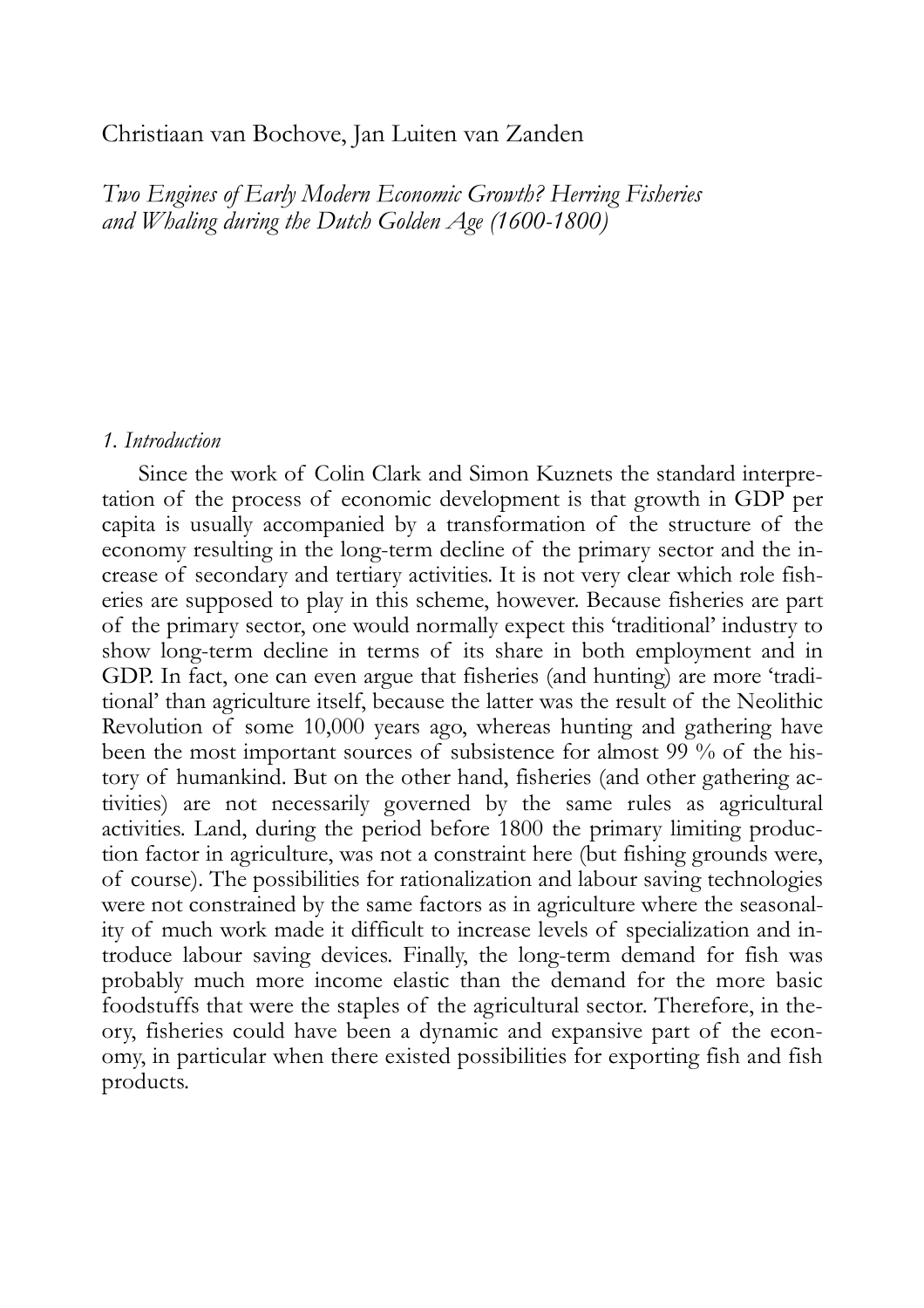In the modern period Iceland is probably the best example of an economy that owned much of its economic progress to the fishing industry. During the early modern period Holland comes to mind. In the economichistorical literature on the western part of the Netherlands the fisheries have traditionally played a large role (see the following paragraph for an outline of the historiography). The question what the contribution of these industries has been to economic growth has been most systematically analysed by Jan de Vries and Ad van der Woude in their seminal work on the Dutch economy in the early modern period. They, amongst others, show that the herring industry of Holland and Zeeland was a large source of employment. Contemporaries even considered it to be one of the keys to the economic success of the Dutch Republic, an assessment that is not fully shared by De Vries and Van der Woude. They question the profitability of the industry, and low profits might of course also point to a low value added per person employed and a relatively low contribution of this industry to GDP. They are also relatively pessimistic about the contribution of the fishing industry to economic growth. In fact they conclude that 'these scraps of quantitative evidence hint at a long-term tendency for the chief branches of the fisheries to decline both in terms of total revenue and of profitability' and 'both of these industries (whaling and herring fisheries  $-\overrightarrow{\textrm{Cv}}B / J \overrightarrow{\textrm{Lv}}Z$ ) experienced long-term reductions of output, as their catches declined in size'.1

We are not completely convinced by this rather negative assessment of the contribution of the fishing industry to growth during the Dutch Golden Age. One of its limitations is that it focuses on the periods of decline (which indeed occurred in both industries) rather than on the expansion that, in both cases, preceded decline. It is somewhat mysterious that in a book that is making such a big point of the economic successes of the Dutch Republic, the fisheries get such a bad press. Moreover, as they stress themselves, their assessment is based on rather patchy quantitative evidence that does not fully cover the long-term performance of both industries. This, again, is rather surprising because both industries are among the best documented of the Republic's economy.

In this article we hope to present a more balanced assessment of the contribution of herring fisheries and whaling to economic growth during the 1600-1800 period. This is first of all based on a detailed reconstruction of the development of employment and value added in the fisheries in this period. Section 2 presents a short outline of the historiography. The following

<sup>1</sup> J. DE VRIES, A. VAN DER WOUDE, *The first modern economy. Success, failure, and perseverance of the Dutch economy, 1500-1815,* Cambridge 1997, p. 267.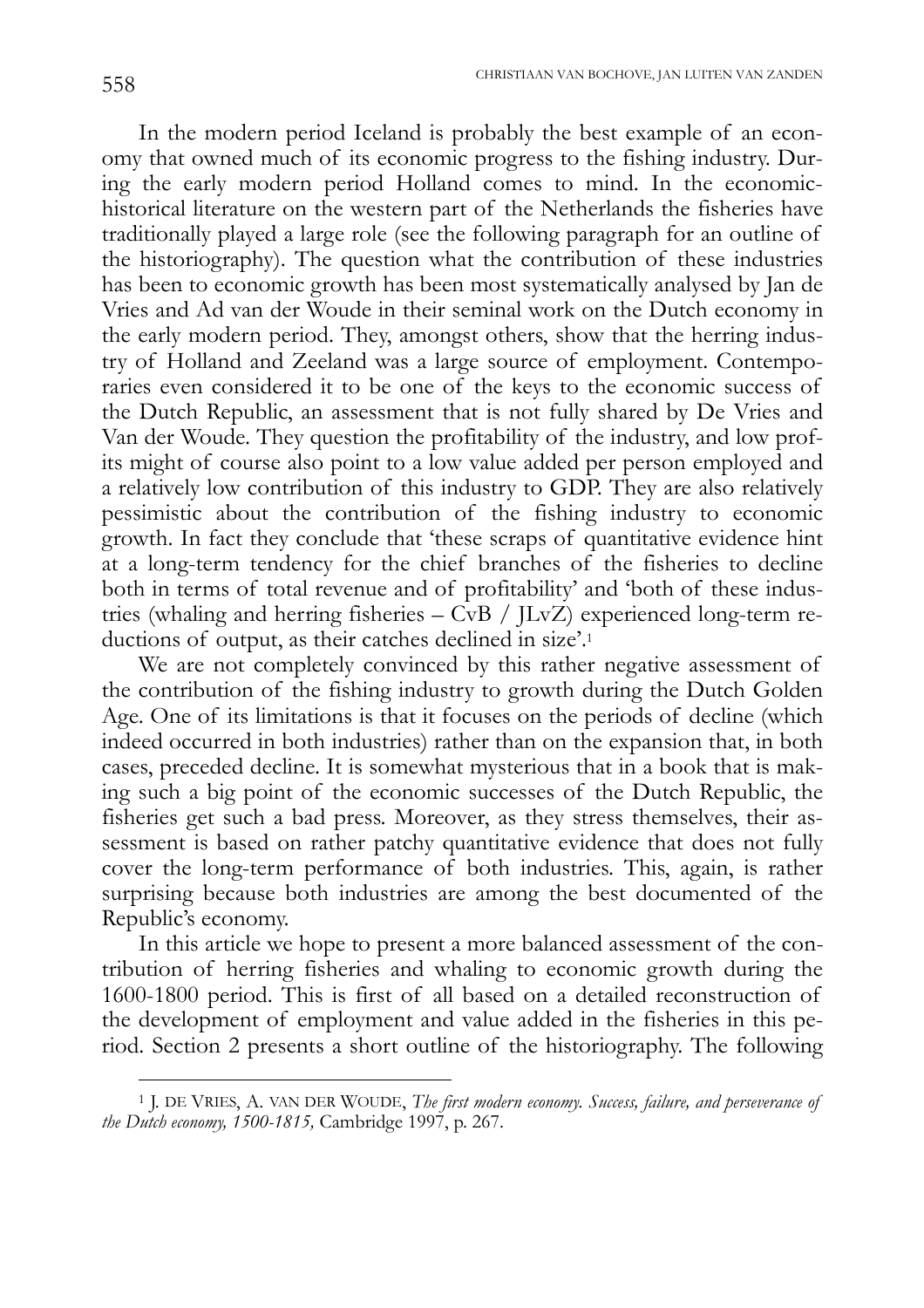section briefly describes the sources used for that purpose and discusses some of their limitations. Then we will chart the long-term trajectory of employment in the fisheries (section 4), analyze their contributions to growth during the Golden Age (section 5) and briefly deal with the issue of the depletion of the stocks of herrings and whales (section 6). Section 7 puts together our main conclusions.

### *2. Historiography*

 $\overline{a}$ 

Although the local and provincial government carefully documented the herring fisheries, most contemporaries were not aware of these figures. Historians only published the data from the late 19<sup>th</sup> century onwards and even then the most influential works – those by Beaujon and Kranenburg – mainly focused on the size of the fishing fleet instead of the catch figures. The German historian Wätjen was the first to publish a substantial share of the available catch data. Efforts undertaken from the late 1980s onwards by Willemsen, Van Vliet, Poulsen and Van Bochove have resulted in more or less complete catch statistics.2

Because the data were not available until the late 19th century, early modern observers made fantastic estimates about the size of the fleet. John Keymer – the English economic commentator – for example, estimated that during the early 17<sup>th</sup> century Holland's herring fleet numbered 2,000 busses. But even the Dutch States General in 1610 calculated the number of herring fishers at above 20,000.3 When parts of the catch statistics were published Kranenburg fixed the highpoint of Holland's herring fisheries during the 1630s with a fleet of about 500 busses and a catch of 20,000 lasts. Recent research by Van Bochove, however, has placed the highpoint at the beginning of the 17th century, with c. 500 busses and 31,000 lasts. During the first half of the century a maximum of about 700 busses seems to have been in use.

<sup>2</sup> A. BEAUJON, *Overzicht der geschiedenis van de Nederlandsche zeevisscherijen*, Leiden 1885; H. KRANENBURG, *De zeevisscherij van Holland in den tijd der Republiek*, Amsterdam 1946; H. WÄTJEN, Zur Statistik der holländischen Heringsfischerei im 17. und 18. Jahrhundert, in: "Hansische Geschichtsblätter", 16, 1910, pp. 129-185; R. WILLEMSEN, Enkhuizen tijdens de Republiek. Een economisch*historisch onderzoek naar stad en samenleving van de 16e tot de 19e eeuw*, Hilversum 1988; A. VAN VLIET, *Vissers en kapers. De zeevisserij vanuit het Maasmondgebied en de Duinkerker kapers (ca. 1580- 1648)*, 's-Gravenhage 1994; B. POULSEN, *Historical exploitation of North Sea herring stocks. An environmental history of the Dutch herring fisheries, c. 1600-1860* (unpublished PhD-dissertation University of Southern Denmark); C. VAN BOCHOVE, *De Hollandse haringvisserij tijdens de vroegmoderne tijd*, in: "Tijdschrift voor sociale en economische geschiedenis", 1, 2004, pp. 3-27.

<sup>3</sup> A. VAN VLIET, *Vissers en kapers*, cit., p. 30.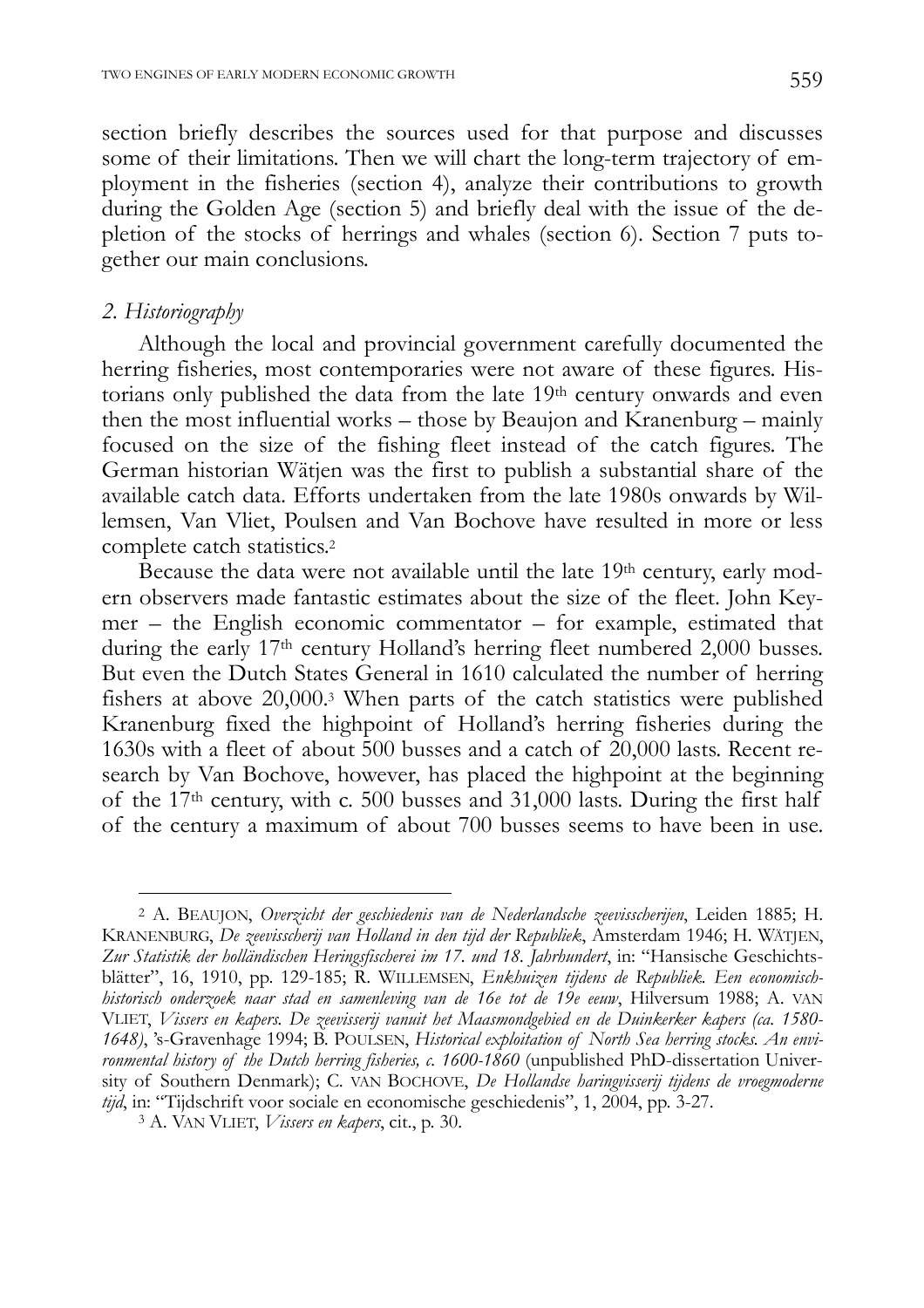Warfare, privateering, new investment opportunities and labour scarcity are brought forward as major causes of decline.

Historians have also touched upon the economic significance of the herring fisheries. Van Gelder estimated profitability at about 12 % during the period 1590-1604 and Van Vliet calculated c. 17  $\%$  (around 1600) and c. 12  $\%$ (around 1630).4 Kranenburg fixed gross income at more than 3 million guilders annually. He also tried to determine the amount of money that was spend in the Netherlands, but due to double counting this did not result in a value added figure.5

With respect to whaling historians initially focused mainly on the period of the chartered company of the 'Noordsche Compagnie'. Later both Van der Woude and De Jong wrote a synthesis on the whole period of early modern Dutch whaling.6 The main focus of the early historical research was not on the size of the catch. Fairly accurate catch statistic, however, had survived from 1661 onwards. Contrary to the herring fisheries these were not recorded by the government, but by individuals interested in the fisheries. As with the herring fisheries, the first to make the catch data available to the larger scientific public was Wätjen.7

Profits during the first phase of Dutch whaling seem to have been good. Eighteenth century authors, however, compared investing in the whaling fleet to participation in a lottery, but De Jong concluded that when one had enough money to weather out losses, the good years would in the end compensate for the bad years. The average profit ranged somewhere between 5 and 20 %. Van Densen concluded just the opposite: it was interesting to invest in the whaling lottery with small amounts of money in order to wait for the big returns. Just as with the herring fisheries, authors calculated gross in-

<sup>4</sup> H. VAN GELDER, *Gegevens betreffende de haringvisscherij op het einde der 16de eeuw*, in: "Bijdragen en Mededeelingen van het Historisch Genootschap", 32, 1911, pp. 1-62; A. VAN VLIET, *Vissers en kapers*, cit., pp. 57, 171.

<sup>5</sup> H. KRANENBURG, *De zeevisscherij*, cit., p. 212.

<sup>6</sup> A good historiographical overview is provided by Hacquebord. See: L. HACQUEBORD, *Van Noordse Compagnie tot Maatschappij voor de Walvisvaart. Honderd jaar onderzoek naar de geschiedenis van de Nederlandse walvisvaart*, in: "Tijdschrift voor zeegeschiedenis", 13, 1994, pp. 19-40.

<sup>7</sup> H. WÄTJEN, *Zur Geschichte des holländischen Walfischfanges von der zweiten Hälfte des 17. bis zum Beginn des 19. Jahrhunderts*, in: "Hansische Geschichtsblätter", 25, 1919, pp. 247-290; J.R. BRUIJN, C.A. DAVIDS, *Jonas vrij. De Nederlandse walvisvaart, in het bijzonder de Amsterdamse, in de jaren 1640- 1664*, in: "Economisch- en sociaal-historisch jaarboek", 38, 1975, pp. 141-178; L. HACQUE-BORD, *Smeerenburg. Het verblijf van Nederlandse walvisvaarders op de westkust van Spitsbergen in de 17e eeuw*, 1984. The last two publications greatly improved our knowledge of the pre-1661 situation.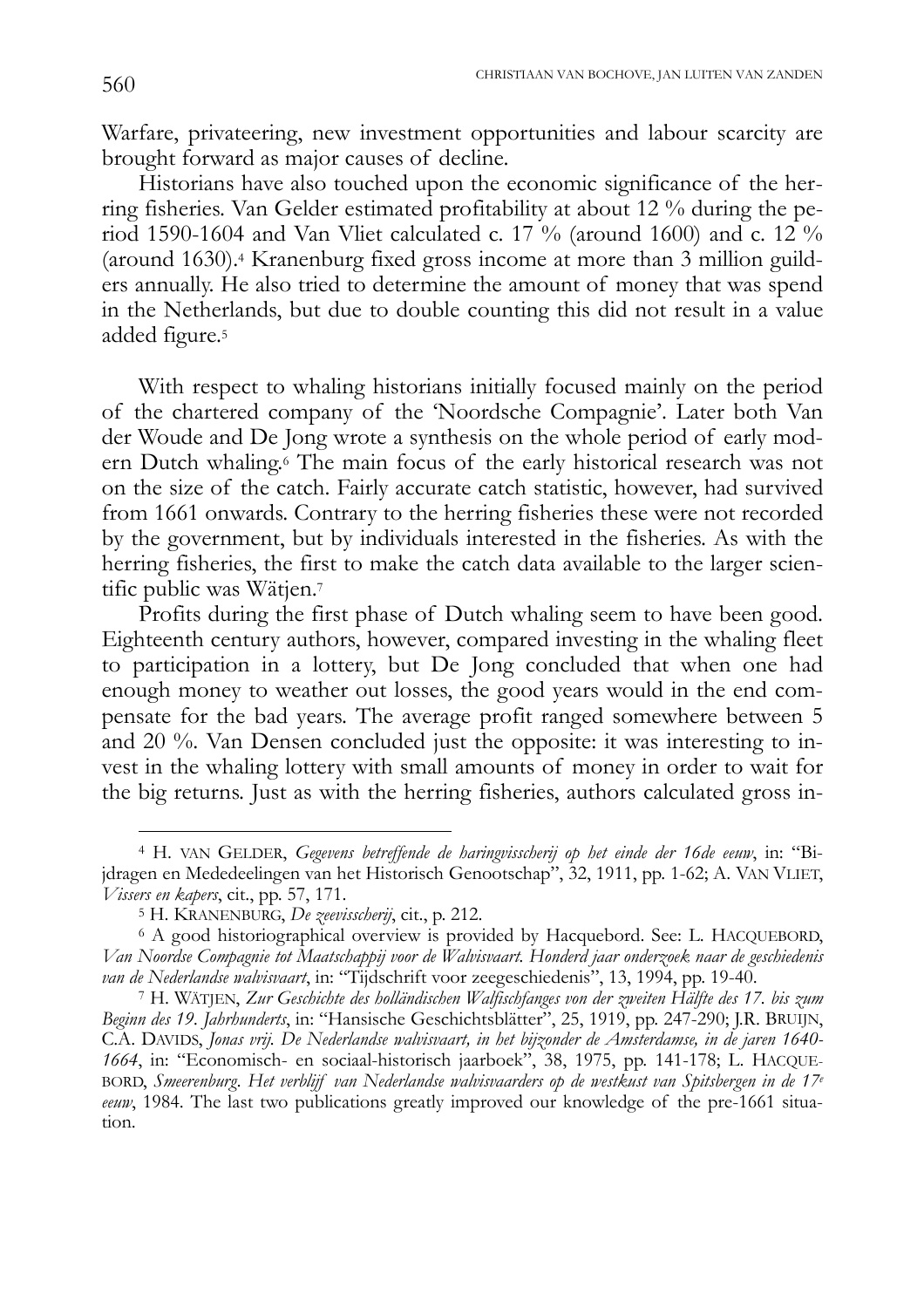come and estimated the amount of money that stayed in the Republic. No value added calculations have been made.<sup>8</sup>

#### *3. The data*

 $\overline{a}$ 

The herring fisheries and the whaling industry are among Holland's bestdocumented industries. One of the reasons for the high quality of the documentation regarding the herring fisheries is that there was a high degree of state involvement in this industry, mainly because of the necessity to protect the fleet at sea, which also led to the introduction of special taxes to fund their defence. Because these taxes (the lastgeld) were levied on the landings of the herring at the ports and were recorded there meticulously by officials, they form a good source for the reconstruction of the long-term development of the catch. Some local governments also introduced taxes to repair and improve port facilities. Generally both series match perfectly. Of course there was an incentive for the fishermen to evade taxation, but in order to make this profitable in the long run – the taxation per last was not incredibly high – one had to hide a quite substantial portion of the catch. This will have been difficult to maintain. Evasion will thus probably have made up only a small portion of total landings.

Whaling was even more regulated initially  $-$  it was an official monopoly between 1614 and 1642 – and even after the liberalization of the business in 1642 both public and private interest in the industry remained large. As the whaling industry was not subject to taxation the catch was not recorded by the government, but by interested individuals. It was not very difficult to record the size of the whale catch as the size of the fleet never really exceeded 200 vessels and because the catch was a certain – often small – number of whales caught per year. The notes these individuals made were already put together in detailed overviews of the whole industry during the 18th century. These observations seem to have been fairly precise, but they sometimes missed a vessel. De Jong therefore comprised his series using the maximum catch that he could find in these 18th century sources. The pre-1661 data are more problematic, but represent current knowledge about this period.

Information on the structure of income and expenditure was based on historical and archival research on actual accounts. As economic historians have already contributed a lot to the study of these two kinds of fisheries, we

<sup>8</sup> C. DE JONG, *Geschiedenis van de oude Nederlandse walvisvaart* I, Pretoria 1972, pp. 248-257; C. DE JONG, *Geschiedenis van de oude Nederlandse walvisvaart* II, Johannesburg 1978, pp. 313, 316-321; W. VAN DENSEN, *On the perception of time trends in resource outcome. Its importance in fisheries comanagement, agriculture and whaling*, 2001. See the latter for catch variability and profitability.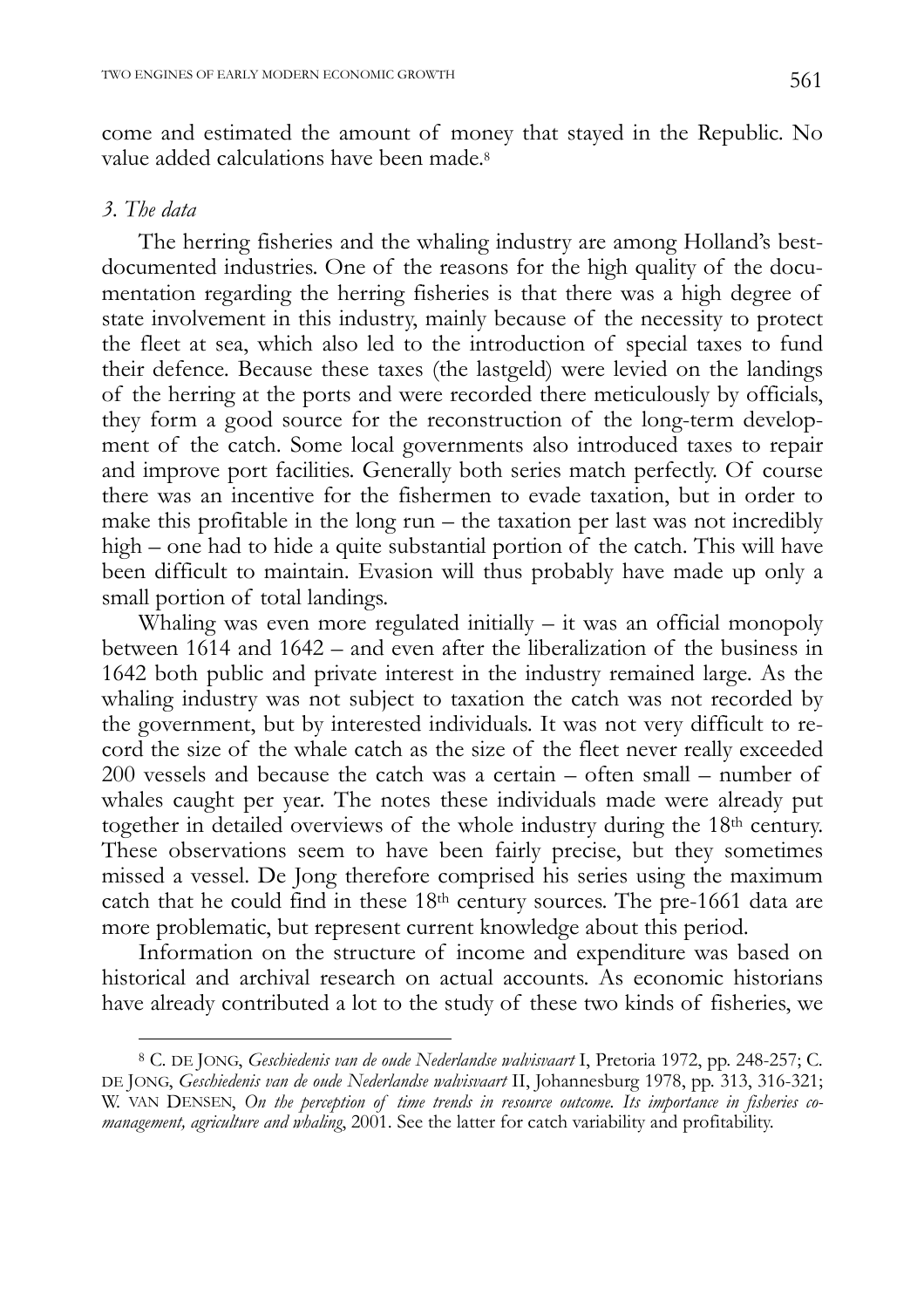are relatively well informed about such things as the size of crews, their wages, the prices of the main products and the cost structure. Where necessary, interpolations were made based on price series for relevant goods. It should be mentioned that the Amsterdam wholesale prices were used. This of course, underestimates the income that the fishing companies generated. Especially in a sector as the herring fisheries where probably 80 % of the total catch was exported and where many investors were also involved in trading herring. In this respect our income figures will thus underestimate actual income.

# *4. The long-term development of employment in both industries*

The point of this paper is to bring this information together and analyze the long-term performance of the two industries in detail. Herring fisheries were already quite important during the 15<sup>th</sup> century, when the centre of gravity of the herring industry moved from Flanders and Zeeland in the south to a number of villages in the delta of the River Meuse (near Rotterdam). According to a detailed reconstruction of the structure and level of GDP in 1510/14, about 5 % of employment was in the herring fisheries (the share in GDP was slightly lower); agriculture, by comparison, contributed about one-quarter of employment.9 During the 16th century the industry expanded rapidly – but so did the total population of Holland (it increased from 275,000 in 1514 to about 500,000 in 1600) and total GDP. At about 1600 the herring industry still employed about  $2\frac{1}{2}$  to 3 % of the labour force. Figure 1 presents a set of estimates of the share of fisheries in total employment showing the long-term pattern during the 17<sup>th</sup> and 18<sup>th</sup> centuries. Already from the first decade of the 17<sup>th</sup> century did the relative importance of herring decline; until the 1640s this was mainly caused by the fact that employment in herring stabilized at a level of about 7,000 crew members, whereas the population of Holland increased by about one-half in between (from 500,000 to 750,000). After the late 1640s herring became a declining industry and output and employment began a long-term fall that continued into the second half of the 18th century. At the same time whaling became a relatively large source of employment, increasing to about 2 to  $3\%$  of total employment from the 1680s onwards. So employment in fisheries remained more or less stable at the still sizeable level of circa 3 % of the total labour force be-

<sup>9</sup> J. VAN ZANDEN, *Taking the measure of the early modern economy: historical national accounts for Holland in 1510/14*, in: "European review of economic history", 6, 2002, pp. 131-163.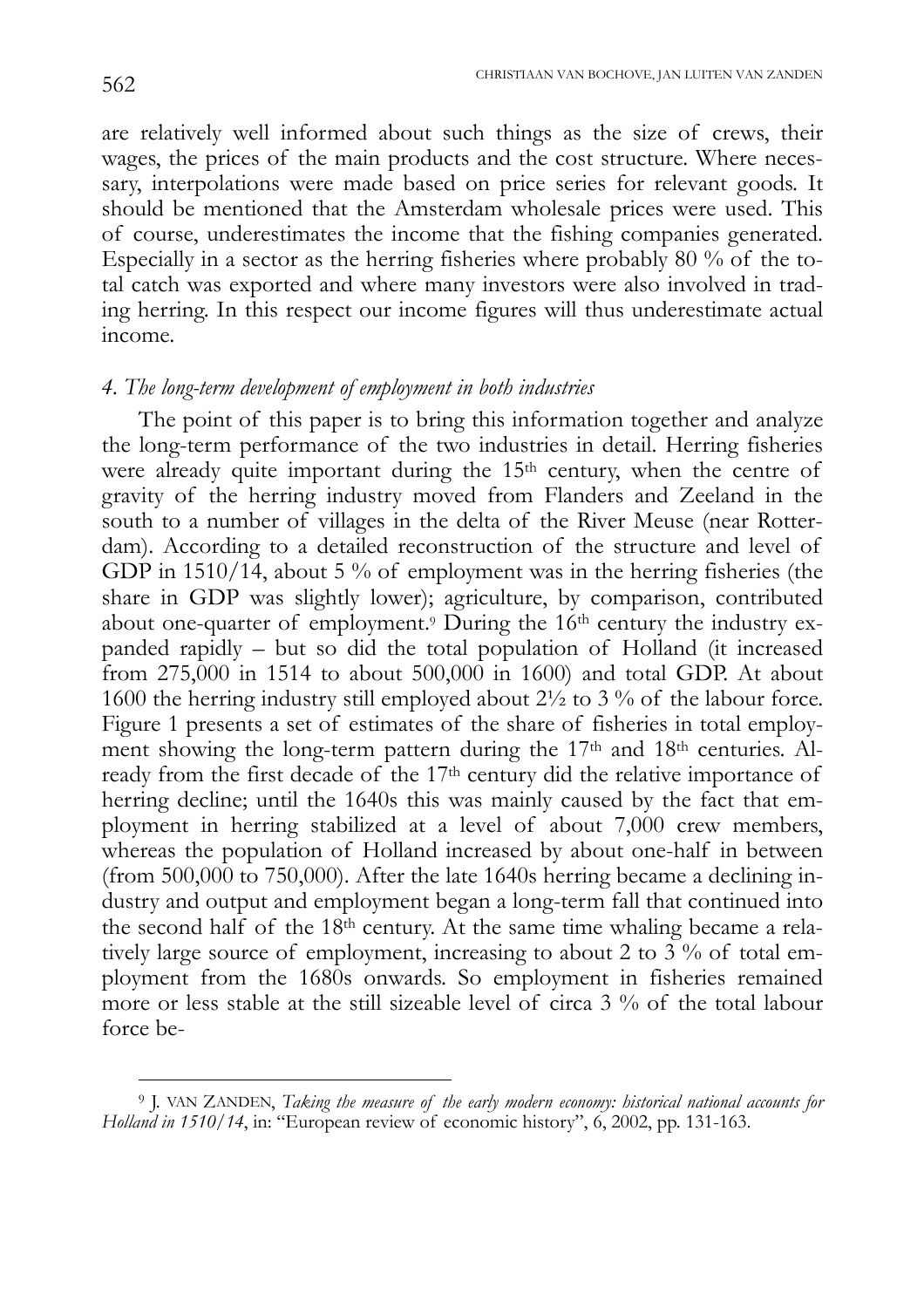tween the 1620s and 1750s; it was only during the second half of the 18th century that the industry as a whole showed definite signs of overall decline.

The contribution of the herring fisheries to growth during the first decades of the Golden Age is not really captured by the employment estimates of Figure 1. There are two estimates of the catch at about 1514 and in 1550, which can be combined with the post 1600 data (see Figure 2). The spectacular expansion of the industry during the second half of the 16<sup>th</sup> century becomes very clear now; it was in particular the expansion of the fleet of North Holland (Enkhuizen and Graft/De Rijp) that was behind the increase between 1550 and 1600. At about 1600 the herring fisheries were at their peak – the highest recorded catch of 40,000 lasts was in 1602 – and already during the first decades of the 17th century a relative decline set in. Growth between c. 1580 and 1600 must have been spectacular, however, because the industry was badly affected by the civil war that broke out after 1572, and only when Amsterdam joined the Revolt in 1578 was it able to recover a bit from the losses of the previous years. So a fair share of the increase between 1550 and 1600 must have occurred in the final two decades of the 16<sup>th</sup> century.<sup>10</sup>

The rise and decline of whaling was almost entirely a story of the 17th and 18<sup>th</sup> centuries (although in the 19<sup>th</sup> and even the 20<sup>th</sup> century some attempts were made to revive the industry in the Netherlands, which were by and large unsuccessful). During the first thirty years (1614-1642) the industry was dominated by the Noordsche Compagnie, which only slowly expanded its business (Figure 3). After the dissolution of the monopoly growth became more rapid, but it took another twenty years before the golden years of the industry began (but the statistics for the 1640s and 1650s are relatively weak). Between the 1660s and the 1700s output was at its maximum, after about 1705 the trend in output was already negative although employment continued to increase (Figure 1).

Another striking aspect of employment in this branch was its instability. In particular during wars when the risk of becoming prey to the warring parties was large – in spite of the protective measures developed by the two fleets – the industry would almost come to a standstill. This occurred in particular during the Anglo-Dutch wars (except for the first one, when the Dutch navy still dominated the seas), but also conflicts with the French were often quite harmful for the industry. Prior to 1648 Dunkirk privateers formed an enormous threat to Holland's fishing fleet: killing and capturing fishermen and destroying and capturing vessels and nets.11 Holland's fisheries were

<sup>10</sup> A. VAN VLIET, *Vissers en kapers*, cit., pp. 298-299.

<sup>11</sup> A. VAN VLIET, *Vissers en kapers*, cit.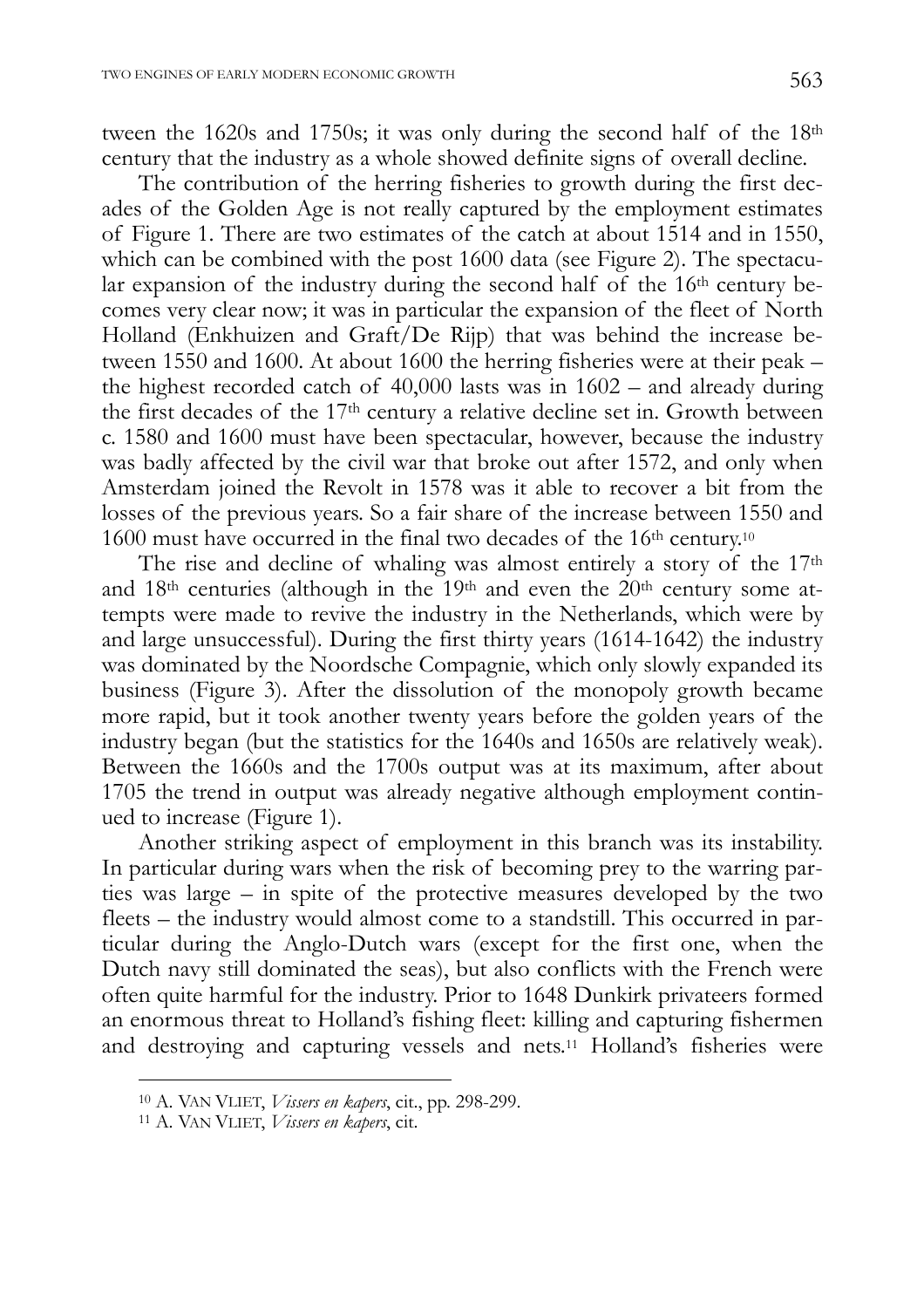therefore an important source of economic instability because employment fluctuated extremely from one year to another. In the most extreme case, during the second Anglo Dutch war, estimated employment fell from about 14,000 in 1663 to 1,000 in 1665 and even less in the next year.



Figure 1. **Share of employment in fishing in Holland's labour force, 1600-1795 (in %)**



Figure 2. **Catch of the herring fisheries, 1512-1795 (in lasts)**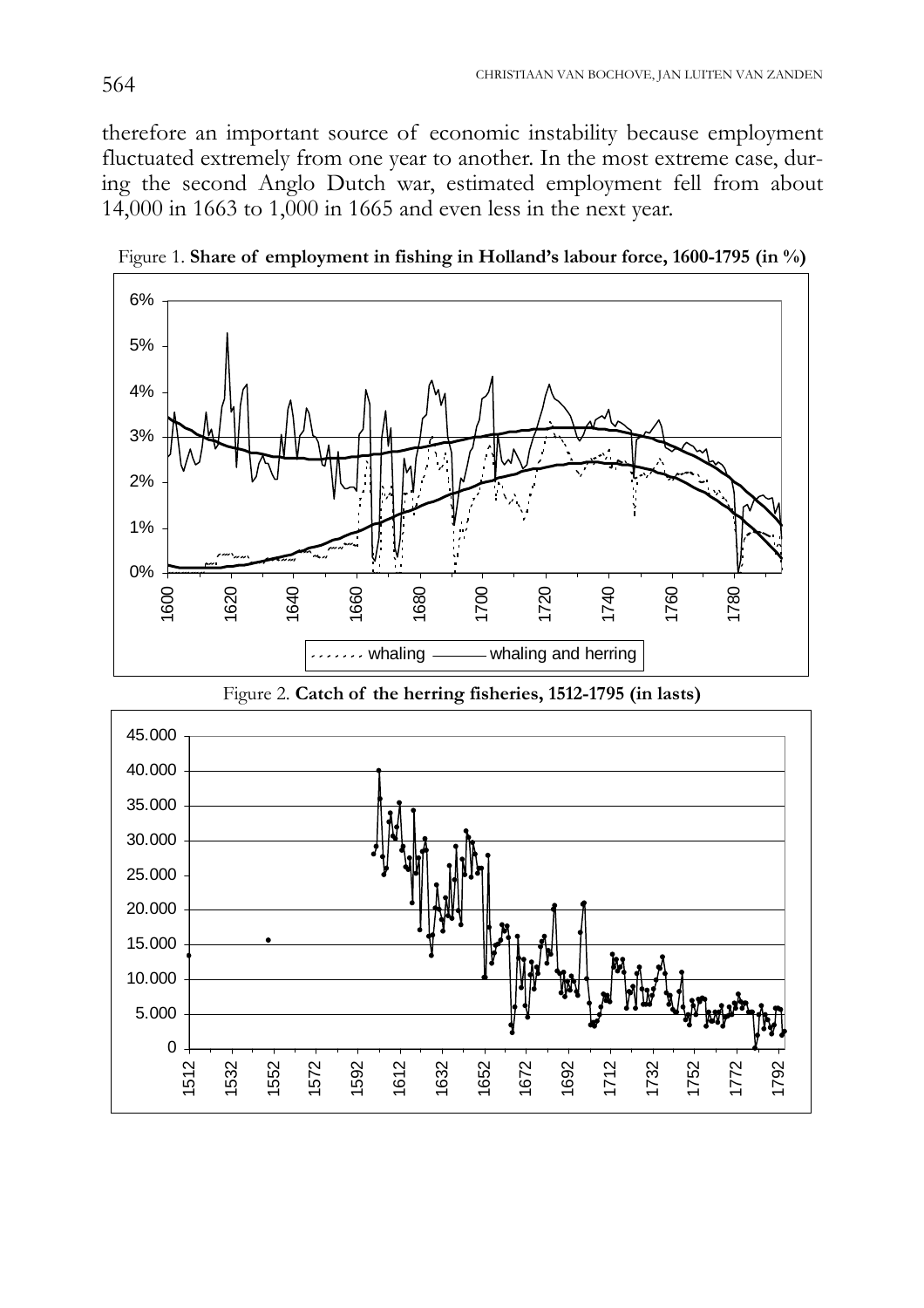

Figure 3. **The output of the whaling industry, 1612-1795 (in quarteels of oil)**

# *5. The economic contribution of the fisheries*

 $\overline{a}$ 

The fishing industry continued to be an important part of the economy of Holland during the Golden Age, and only after about 1760 did its share in employment decline much. But how large was its contribution to GDP? Unfortunately no detailed estimates of Holland's GDP are available for this period (this paper is part of a project that eventually will produce such estimates). The alternative is to compare with the agricultural sector, for which preliminary estimates for value added and employment have been made. In the two benchmark years for which we have overall estimates of GDP – 1510/14 and 1807/08 – the value added per person employed in fisheries was relatively low at about 70-75 % of the value added in the economy as a whole.<sup>12</sup> This also appears to be the case in the 17<sup>th</sup> and 18<sup>th</sup> centuries, especially for the herring fisheries. Whereas the value added per worker in agriculture increased from about 200 guilders in 1600 to 350 - 370 guilders between 1660 and 1800, the per worker value added in herring fisheries fluctuated around the 200 guilders mark during much of the 17th century, and still lower during the 18<sup>th</sup> century. Most striking is perhaps that in a few years (most notably the period around 1700) value added was negative – the result of an ex-

<sup>12</sup> J. VAN ZANDEN, *Taking the measure*, cit.; J. VAN ZANDEN, J. SMITS, E. HORLINGS, *Dutch GNP and its components, 1800-1913,* Groningen 2000.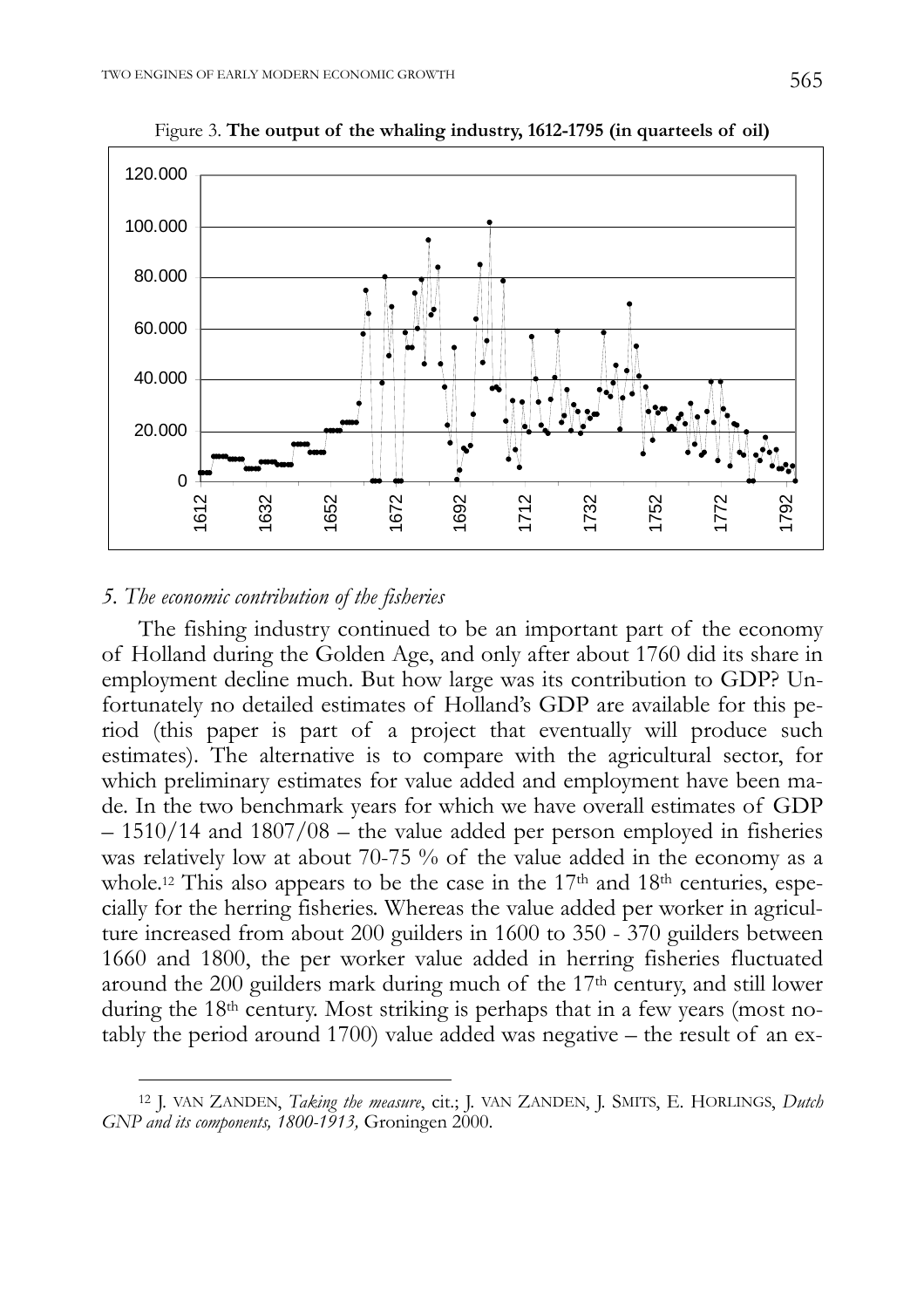tremely meagre catch, which did not even compensate for the expenses incurred for inputs such as nets – as a result of which of course also the value added per worker was negative. But the average of 200 guilders per worker is even slightly lower than the annual income of an unskilled labourer in Holland at the time, who earned close to one guilder per day from the 1630s onwards, or perhaps as much as 220 to 250 guilders per annum if he was employed for 250 days. Herring fisheries were a seasonal industry, of course, which employed its labourers for only half the year (but the busiest part of the year – from May to November). The wage per fisher was estimated at about 120 guilders per year, plus 40 guilders for food on board, which meant that during this part of the year they could earn between 50 to 75 % of the income of an unskilled labourer. During the rest of the year most fishermen were employed in agriculture (many inhabitants of small fishing villages had small plots of land), in the maintenance and repair of nets, ships and other inputs, in the processing of the catch (in the oil mills of Zaandam), or in the trade of the fish. So the income earned in these other activities should be included in an overall assessment of the productivity of the seamen active in fisheries.

Figure 4. **Estimated gross value added at market prices per worker in fisheries and agriculture, 1600-1795 (centred three-yearly moving averages; in current prices)**

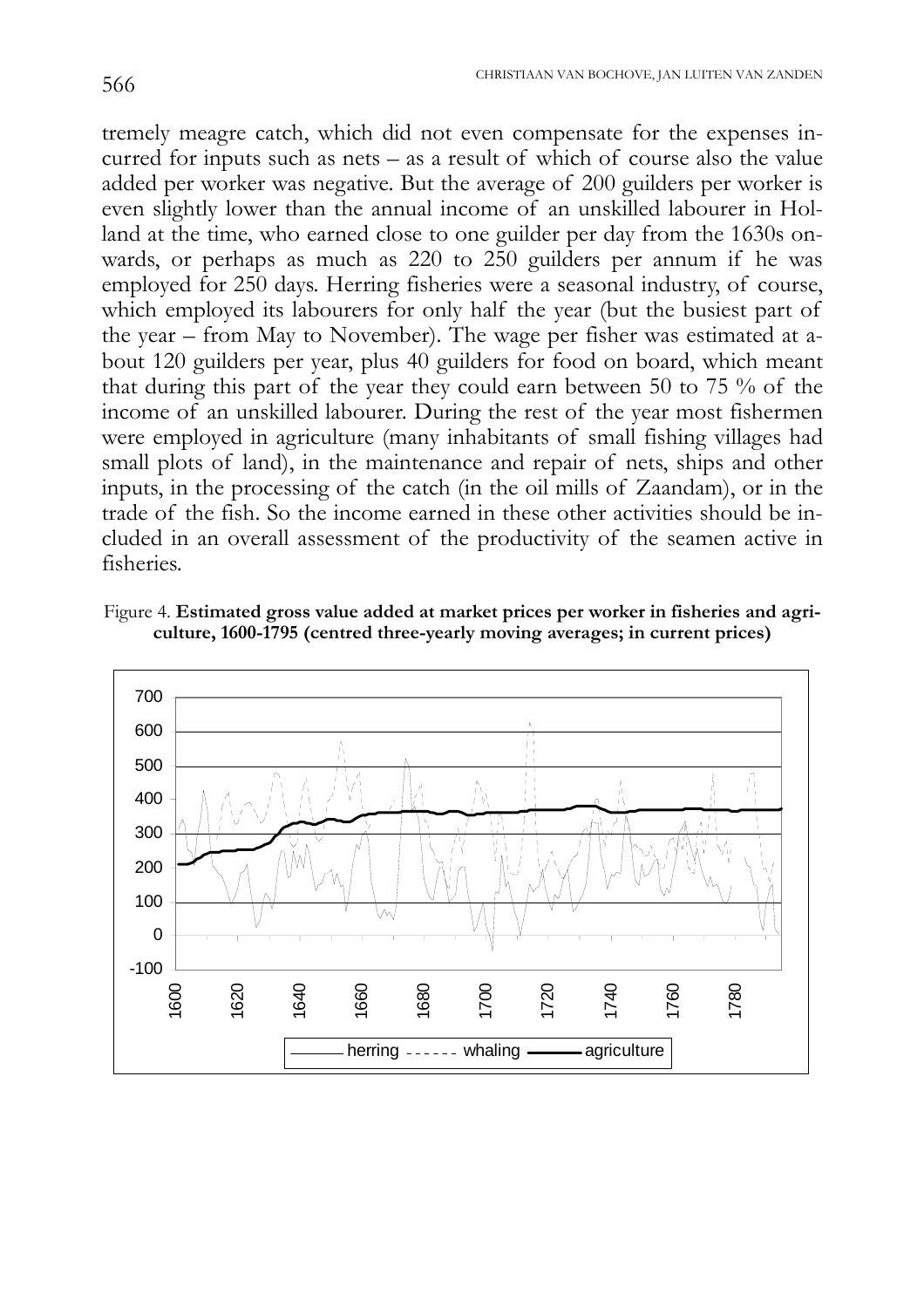The labour productivity in whaling was much higher than in the herring business (Figure 4), the difference remaining more or less the same during these two centuries. In the first half of the 17<sup>th</sup> century its level was even higher than that in agriculture, but whaling was still a small and artificially monopolized sector during these years. The stability of value added per worker was the result of two contrasting trends: as we will see in the next section, output per worker declined almost continually in whaling (the result of a gradual overexploitation of the stocks), and also the trend in the catch per person in herring fishing was downward. By contrast, relative prices of the produce went up slowly, as a result of which the decline of value added in current prices was rather limited.

One of the consequences of the low productivity of herring fishing was that profits were very low here. In Figure 5 profitability is estimated in relation to the actual annual expenses (because we do not have data on the capital invested); a profit rate of 100 % in this case means that the net profits for the entrepreneurs are equal to the outlays in terms of wages, the rent of ships, nets, etc. Whaling was, in particular during the first six decades of the 17th century, quite a profitable business.13 After 1660 yearly fluctuations in profitability became very large, and years with extremely high profits occur next to years with net losses (these fluctuations are dampened somewhat by the fact that Figure 5 presents three-years moving averages). But the overall picture is still rather favourable until about 1700, after which profits become much less normal, and owning of a whaling ship becomes a very speculative business.

<sup>&</sup>lt;sup>13</sup> Note that the rent of ships is already taken into account here, so it concerns the net yield of the investment made by the ship owners.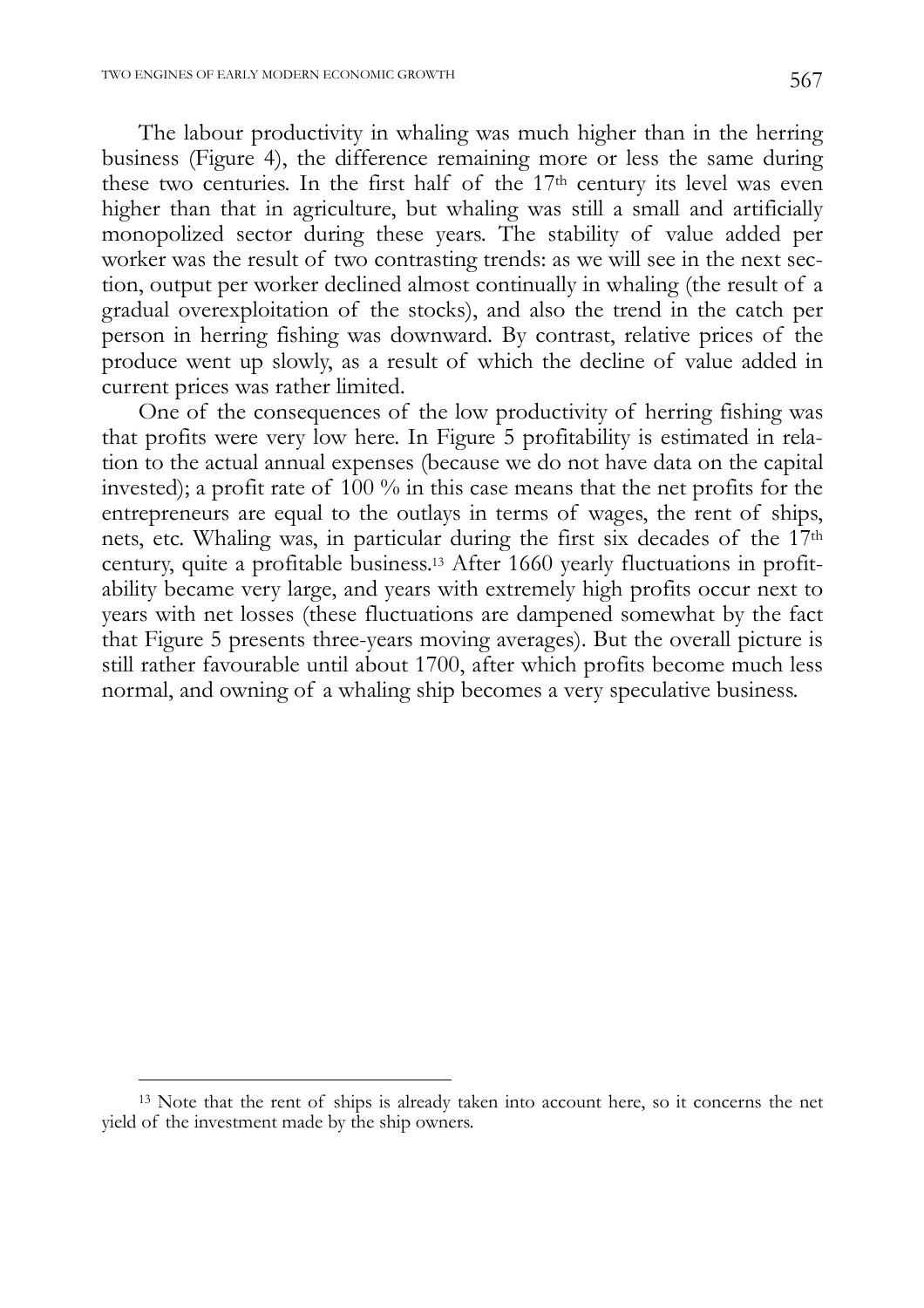

Figure 5. **The 'profitability' of the two branches, 1600-1795 (centred three-yearly moving averages)**

The structurally low level of profitability in herring fishing is a bit of a mystery. Pons and Van Bochove have noted this phenomenon before – it was also a feature of the herring industry until the middle of the 19th century.<sup>14</sup> The explanation offered by them is that ship owners made their profits in the (export)trade of their produce, and in the manufacture of inputs such as nets and barrels. Yet it remains puzzling that this activity could persist in spite of the negative long-term profitability. Of course, ship owners did to some extent respond as economists expected them to respond: the herring fleet declined strongly in the long run (but this decline already began during the first decades of the 17th century, when profits were still relatively high). An alternative solution is that our data underestimate gross income or overestimate costs, but although margins of error of these estimates are quite high, we do not think that this is the case in a systematic way. Moreover, when the 19th century actual business accounts of herring busses become available, the same phenomenon (i.e. that ship owners made on balance no net profits on their ships) can be observed in detail.

### *6. Fisheries and resource depletion*

 $\overline{a}$ 

The final question we would like to address is whether the decline of these industries was related to the overexploitation of the resources they were

<sup>14</sup> G. PONS, *De bakens verzet. Een analyse van de Hollandse pekelharingvisserij met kielschepen in de periode 1814-1885* (unpublished PhD-dissertation University of Utrecht).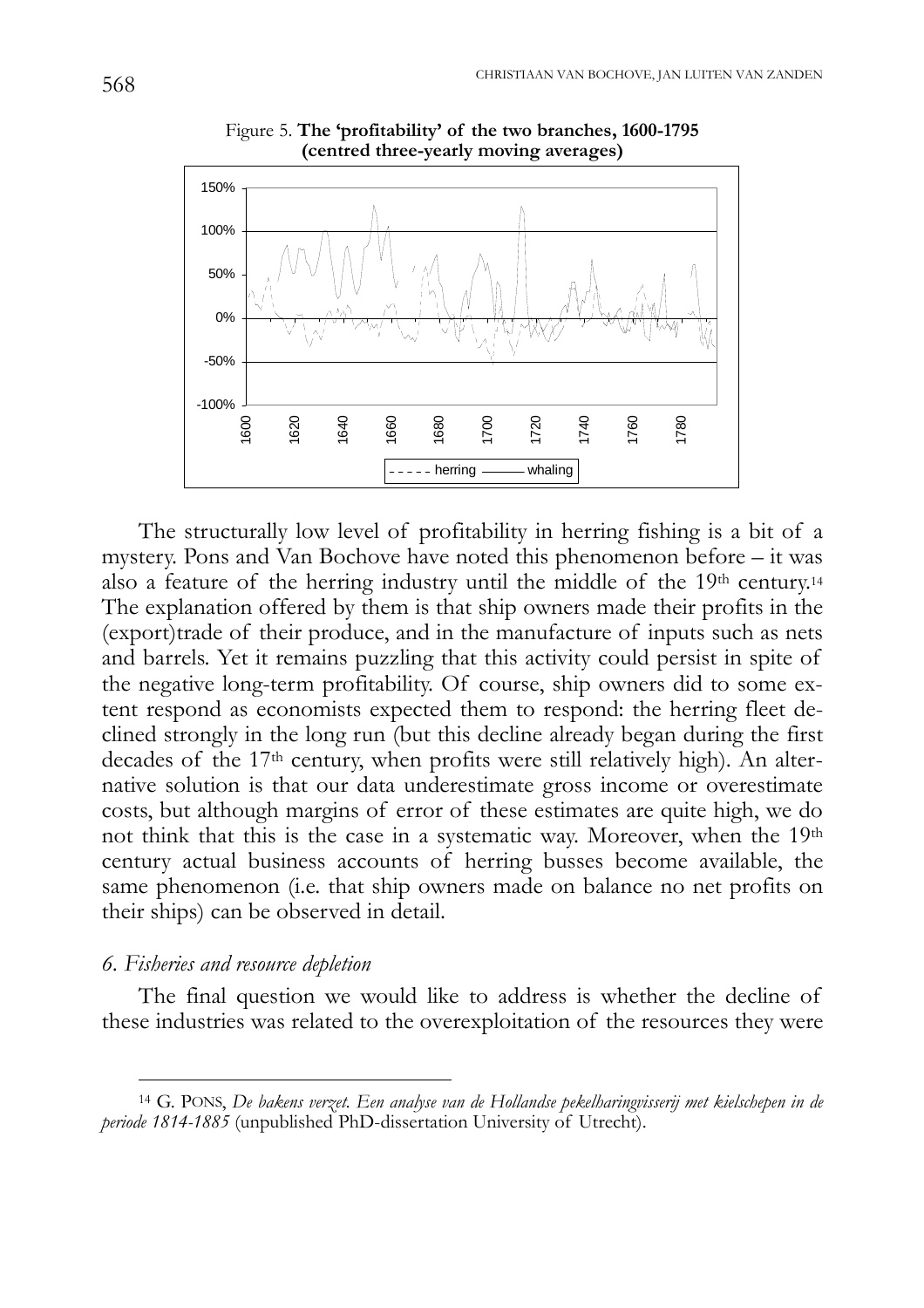using. Because overexploitation will lead to declining returns to effort, we can measure this by looking at the yield per ship or per worker.





Figure 7. **Labour productivity in whaling east and west of Greenland (in average catch per worker; indices 1720-1729=100)**

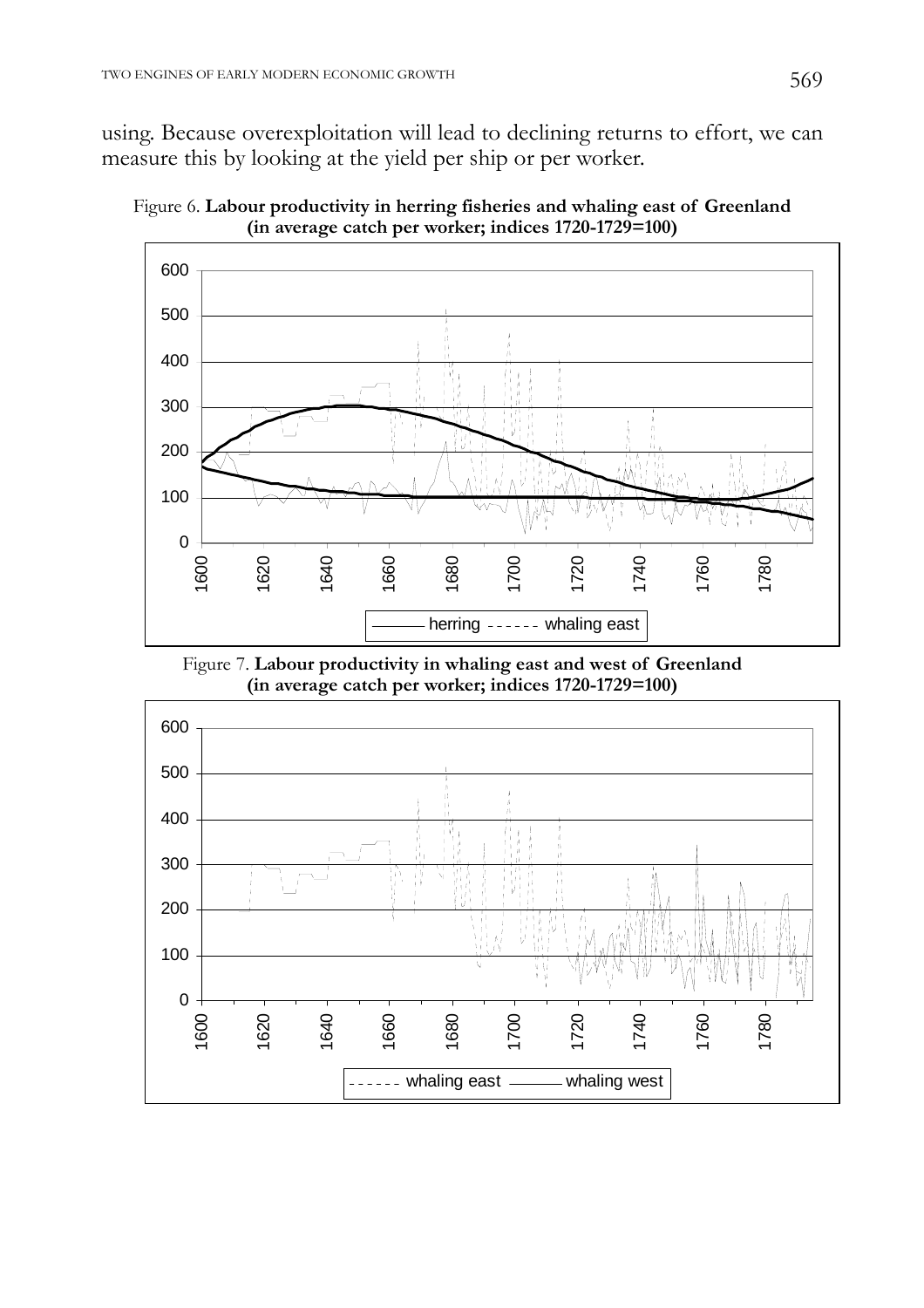Figures 6 and 7 present the average catch per worker in the two industries – in terms of lasts of herrings or in quarteels of oil. For whaling we have included data about the fisheries on the east and west of Greenland. The latter fisheries took place in the Davis Strait and were only developed after 1720. The estimates for the first decades of the 17<sup>th</sup> century are relatively weak, in particular those for whaling, so it is not certain that the decline was as big as is suggested by Figures 6 and 7. But that yields in whaling were declining is quite certain, although for contemporaries it was difficult to observe this because of the enormous annual (and ship-by-ship) fluctuations in catches (and nobody of course did the 'advanced' calculations of averages and of trends that are now possible).15 The decline of catches in whaling also led to a search to new whaling grounds.

The herring industry was in this respect more stable, at least until the middle of the 18th century. Here the long-term trend was probably downward, but at the same time the number of trips per buss also declined so the catch per trip was more or less constant. In both industries resource depletion may therefore have plaid a role in the economic difficulties faced during the 18th century. International competition was also quite important, however; the herring fisheries faced increased competition from Scotland, Denmark and Norway, the whaling business was gradually taken over by the English.16

#### *7. Conclusion*

 $\overline{a}$ 

Fisheries were an important source of employment during Holland's Golden Age, but the productivity of this sector was not very high, in spite of the new labour saving and rather capital intensive techniques that had been introduced in the herring fisheries (such as the buss) and that were being introduced in the whaling business during the 17th and 18th centuries. Profits in herring fishing were extremely low and instable, and one of the mysteries of the branch is that ship owners continued to invest in their ships in spite of the fact that in the long run profits were extremely small or even negative. The profitability of whaling was much higher, especially before 1680, but the sustainability of this industry was problematic, and the depletion of the fishing stocks became an acute problem already quite soon (i.e. during the early 1700s). This more detailed reconstruction of the economics of the fishing industry therefore confirms the rather mixed assessment by Jan de Vries and

<sup>15</sup> W. VAN DENSEN, *On the perception*, cit.

<sup>16</sup> J. DE VRIES, A.VAN DER WOUDE, *First modern economy*, cit., pp. 253, 265.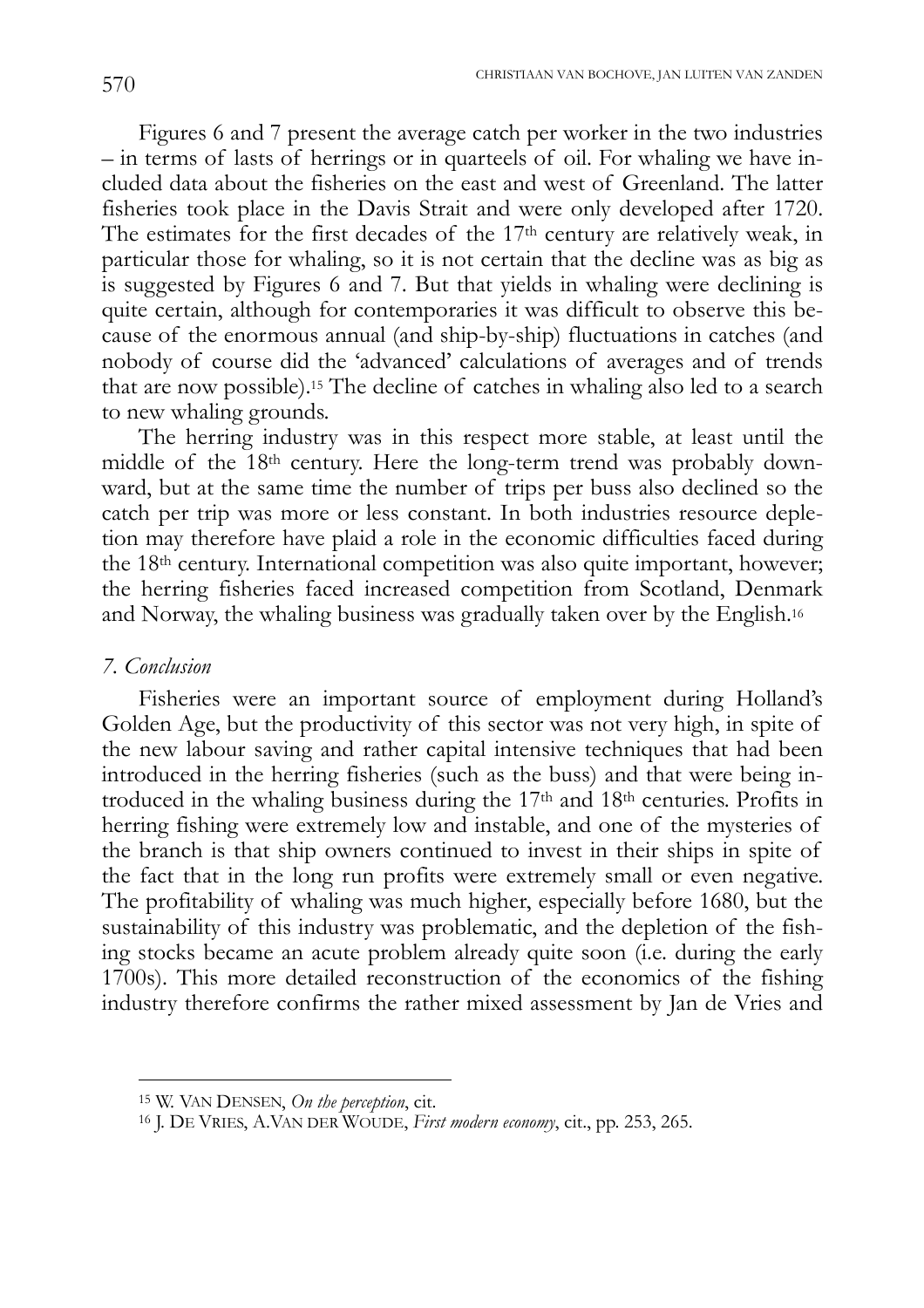Ad van der Woude of the contribution of fishing to the economic expansion during the early modern period.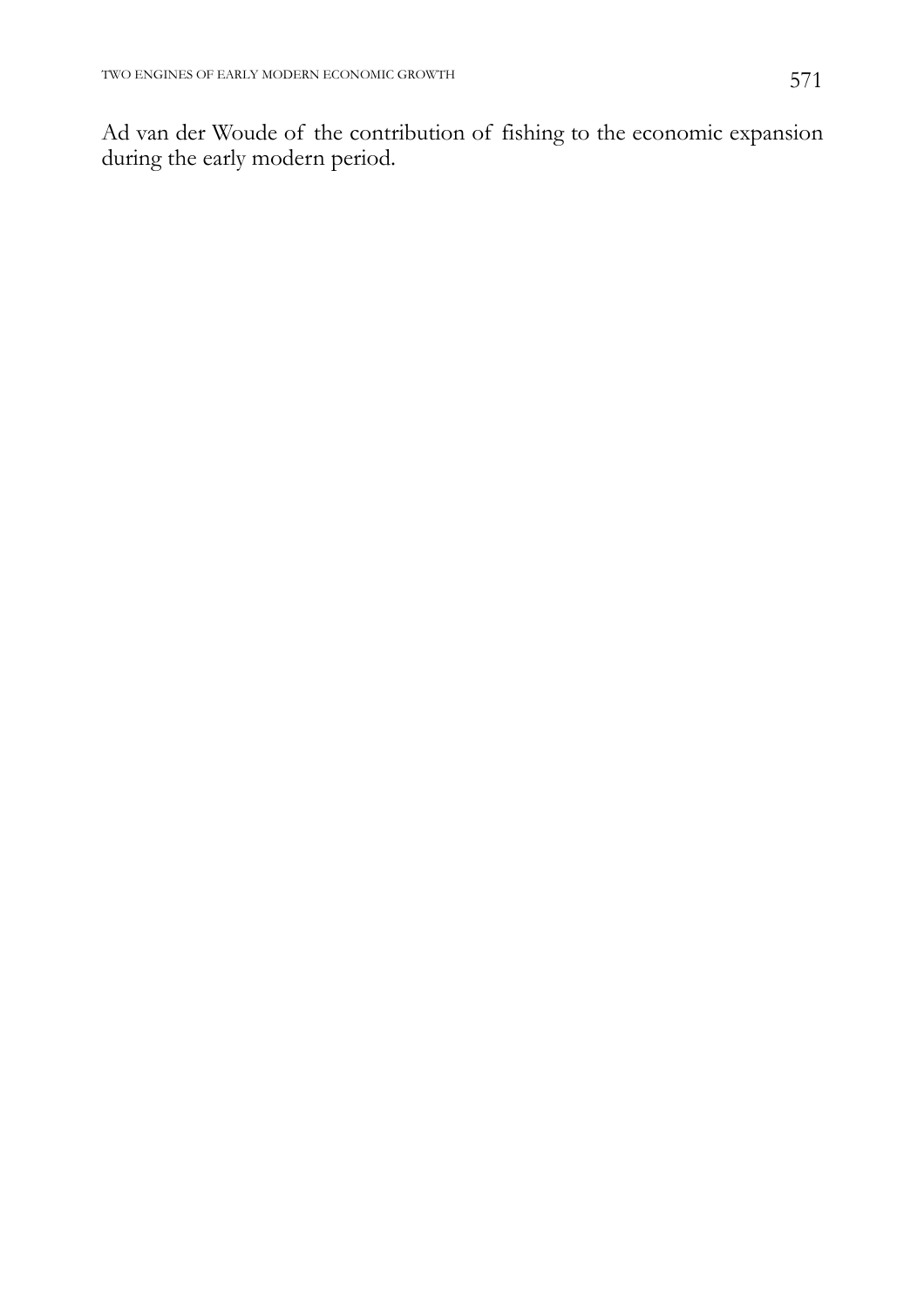# **APPENDIX**

Of the three large industrial fisheries of early modern Holland (herring, whale and cod), two have been documented extremely well. Catch data of the herring fisheries have been preserved due to the provincial and local taxes that were levied. Contemporaries meticulously recorded catches of the whaling fleet.

#### *Whaling*

Year to year catch records for the period 1612-1660 are not available. The catch, therefore, needed to be based on the number of vessels that were fitted out each year. Hacquebord brought together the available information (De Jong and Bruijn and Davids) and added some unpublished information to it. He assumed that a vessel annually caught an average of 10 whales of 50 quarteels train each. From 1661 onwards contemporaries meticulously recorded catches of the whaling fleet. Although they were often able to collect complete figures, a comparison of different lists shows that they sometimes missed information on specific ships. In constructing his catch series, De Jong therefore used the largest figure he could find for each year. These lists included the number of vessels and the production of train. The number of whalebones needed to be estimated. De Jong, following Van der Woude, assumed that east of Greenland a quarteel of train yielded an average of 24 pounds of whalebones. West of Greenland the average was 25 pounds. For the period 1612-1642 De Jong assumed a ratio of 1:20. The ratios for the intermediary years were linearly interpolated.

Hacquebord estimated that during the period 1612-1660 the crew of whaling vessels counted about 40 heads. Land stations had a crew of about 30 men. De Jong estimated that during the period of the Noordsche Compagnie there were on average nine of these land stations each year. From 1661 onwards the size of the crew was put at 42 men.

De Jong took his prices of train and whalebones from Hoboken and Posthumus. In order to estimate the missing Dutch train entries – mainly for the first quarter of the  $17<sup>th</sup>$  century – we used the English naval stores prices published by Beveridge. Due to incomplete data the price of whalebone had to be put at ten guilders during the entire 1612-1660 period.

Hacquebord presented new information on the costs of fitting out a whaling vessel during the period before 1661. He partly based himself on Bruijn and Davids. Hacquebord differed between the elements (e.g. food,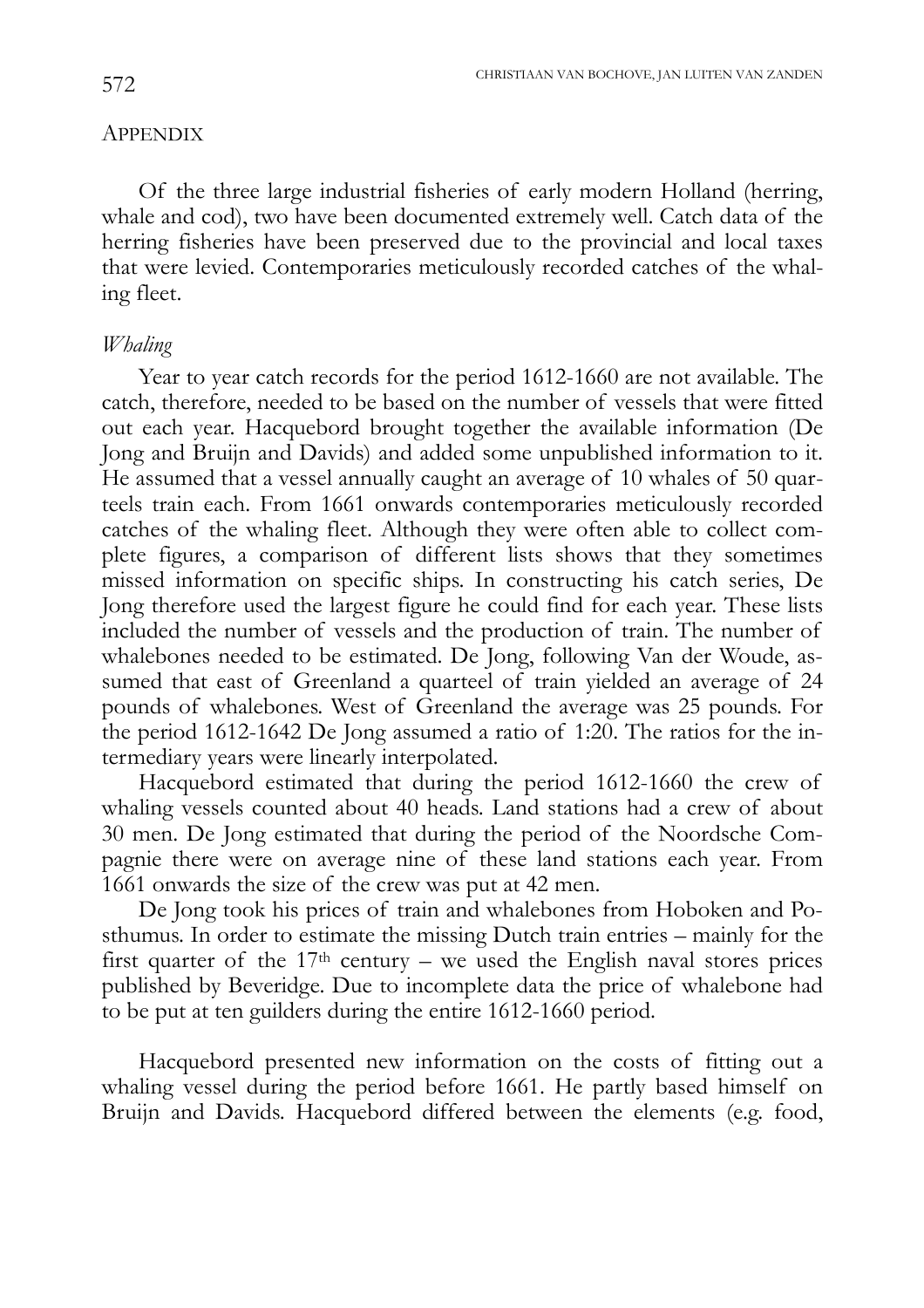wages and freight rates) that made up total expenditure. When data for whaling west of Greenland become available it turns out that fitting out a ship was 3,000 guilders more expensive due to the fact that a longer voyage resulted in higher wage and food costs.

From 1661 (east of Greenland) and 1719 (west of Greenland) De Jong only presented the total costs. In order to compose a value added series this total needed to be split up into its original components. For whaling east of Greenland the average shares during the period 1650-1660 were calculated and used for the period 1661-1795:  $28.32\%$  depreciation of the whaling vessel, 19.70 % food, 32.38 % regular wage and 19.15 % for tools. The variable part of the wage, which depended on the size of the catch, was taken to remain constant at 3½ guilders per quarteel train. In order to do the same for whaling west of Greenland we assumed that the tools cost the same east and west. This then left us with the depreciation of the vessel, victuals and the standard wage. Their shares were based on the division of shares east of Greenland during the years 1709-1719: 35.03 % depreciation of the vessel, 24.37 % victuals and 40.61 % standard wage. Here, again, the variable pay was 3½ guilders per quarteel train. The calculation of profit and value added followed logically from these data.

Sources: J.R. BRUIJN, C.A. DAVIDS, *Jonas vrij*, cit., p. 157; L. HACQUEBORD, *Smeerenburg*, cit., pp. 55, 77, 239-240; DE JONG, *Geschiedenis*, I, pp. 14, 253-256; IDEM, *Geschiedenis*, II, pp. 283-288, 294, 298-300; IDEM, *Geschiedenis van de oude Nederlandse walvisvaart*, III, Johannesburg 1979, p. 149 and tables 1, 2, 7, 8, 11, 12, 15, 17; A. VAN DER WOUDE, *Het Noorderkwartier. Een regionaal historisch onderzoek in de demografische en economische geschiedenis van westelijk Nederland van de late middeleeuwen tot het begin van de negentiende eeuw*, Wageningen 1972; W. BEVERIDGE, *Prices and wages in England from the twelfth to the nineteenth century*, I, London 1965.

# *Herring*

The Dutch herring fisheries probably are the single best-documented fisheries of the early modern period because both the provincial and local government developed an early interest in taxing it. Provincial taxation was mainly used to cover convoy expenses. Local taxes were, among others, used to improve port facilities. Recently Van Bochove collected the available published information and filled the gaps with archival materials.

Historians interested in reconstructing gross income and profitability have published on the cost and income structure. Archival research has yielded the accounts of some fishing companies, which contained valuable information on prices of fishing goods, the cost and income structure, as well as the financial organization of business. The combination of published and archival sources allowed the construction of a number of benchmarks. The